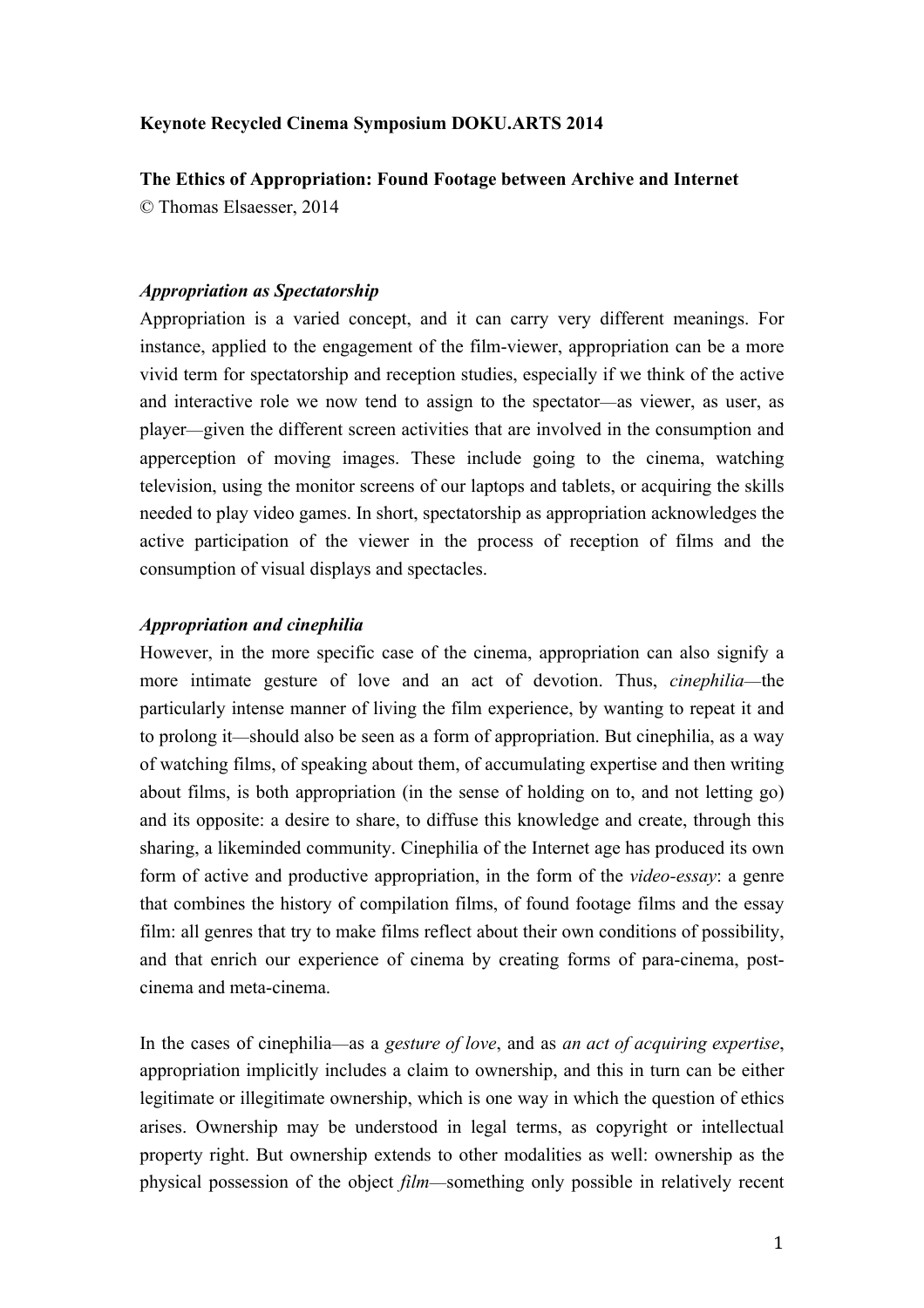times, in the form of a DVD or an mp4 file—or it may involve assuming the right to do with the object as one pleases: interfere with it, re-edit its scenes and images, or alter it via commentary or sound-track. But ownership can also manifest itself, in the sense of trying to *own* a film's meaning and interpretation and thus claim a particular kind of power over it. Several of these forms of ownership just named would seem to shift the question of appropriation from the realm of *reception* to becoming an *act of production*, but this may be the crux of the matter: when it comes to appropriation, reception can become productive (as in the video essay), and production can be a form of reception (as in found footage films)—and both come together in the idea that digital cinema quite generally is best understood as post-production.

#### *Compilation, Found Footage, Post-Production*

This raises the question of when and how such a combination of appropriation and post-production came into existence, and it is clear that it is connected with the montage theirs developed in the Soviet Union. Around the mid-1920s, we see the first compilation films—for instance Esfir Shub's *Fall of the Romanov Dynasty* (*Padenie dinastii Romanovykh*, 1927-X), which arose in close proximity, and perhaps even in rivalry with perhaps the most famous example of a compilation film that also functions as an essay-film, Dziga Vertov's *Man with a Movie Camera* (1927). In an essay that reconsiders these beginnings, the filmmaker Hito Steyerl makes two important points: one is that Vertov's film should have been called *Woman at the Editing Table* rather than *Man with a Movie Camera*, and secondly, that already around 1927, the problem was: where to locate creativity and authorship. Was it in production or post-production? As mentioned, this has become crucial with the advent of new media and non-linear editing, and it suggests that perhaps a better name also for *found footage films* is *post-production films*.

However, the origins of found footage films, as opposed to compilation films, are usually located within the Marcel Duchamp tradition of Dada and conceptual art, of Surrealism and the *objet trouvé*, the found object. The point of such a stranded object, left behind by the tide of time, is that it is made beautiful and special by the combination of a recent loss of practical use and its perishable or fragile materiality. This may not directly apply to Joseph Cornell's 1938 *Rose Hobart*, an extraction of scenes featuring the actress Rose Hobart, taken from the colonial melodrama *East of Borneo* (*George Melford,* 1931), where cinephiliac appropriation took on a distinctly erotic-fetishist, even necrophilic dimension. In a similar surrealist vein, Bruce Conner's 1958 *A MOVIE* is best remembered for a montage of the Bikini Atoll atomic tests with shots of women with and without bikinis targeted by phallic missiles. Similarly, Dara Birnbaum's feminist empowerment sampler *Technology/*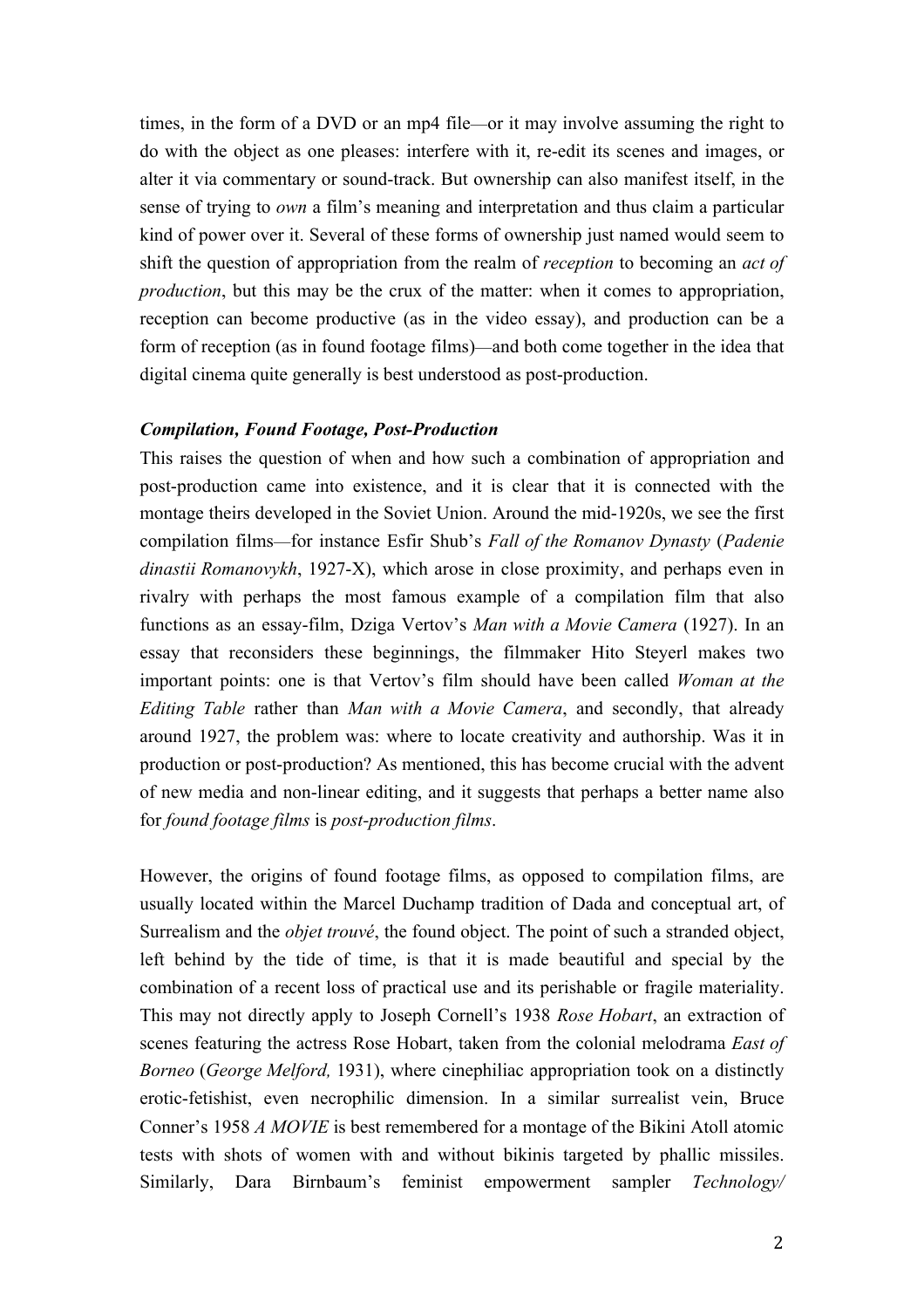*Transformation: Wonder Woman* (1978-1979) from the television series *Wonder Woman* (1975-1979) makes a comment on popular television, the way Cornell and Conner used eroticism as a way of revealing the *political unconscious* of Hollywood cinema and of Cold War America.

Appropriation, as the ambiguous name of a certain kind of love that raises issues of ownership is perhaps most tersely expressed in the title of Eric Lott's study of how immigrant—mainly Jewish and Italian—entertainers from Europe appropriated African-American folk music, comedy routines and blackface minstrelsy: Lott called his book *Love and Theft: Blackface Minstrelsy and the American Working Class* (1993) and this is indeed the terrain of affective-emotional ambivalence, within which appropriation becomes so seductive, also in the cinema. Lott's title, incidentally, was itself appropriated a few years later by Bob Dylan for an album of cover versions of other artists' songs (*Love and Theft*, 2001)—cover versions being the music industry's legally sanctioned appropriations. *Appropriation as love and theft* might yield criteria that can usefully be invoked in certain limit cases of found footage films and video essays, where ethical issues may well arise that affect one's aesthetic judgement of a given film. To cite two examples I will not discuss, because they do not concern found footage, but where the question of appropriation of a particular point of view became highly controversial: Erroll Morris' *Standard Operating Procedure* (2008) and Joshua Oppenheimer's *The Act of Killing* (2012).

#### *What is Found Footage: Love and Theft*

When we move to found footage films, the first question to ask is of course, *what is a found footage film*, and how can we identify the different variants, genres and subgenres? Found footage films not only need to be distinguished from compilation films, but also from so-called stock footage, used in television reportage for historical narratives, to illustrate the voice over commentary, or to accompany the narrative of talking heads, simulating the impression that a camera had been the silent witness to what the person is narrating or commenting on. Stock footage usually comes from a commercial archive, where it is catalogued and classified according to theme, location, date and setting. But under pressure to find fresh and previously unused images, television has begun to aggressively plunder national and regional film archives, as well as raid private collections, including home movies, to feed its seemingly insatiable appetite for visual material that makes history *come alive*. Television thus also tries to *find* footage, and thereby becomes a competitor for artists working with *found footage*, making access to the material potentially more difficult and expensive, as the archives' holding of previously overlooked material becomes more valuable commercially, as well as aesthetically more prestigious.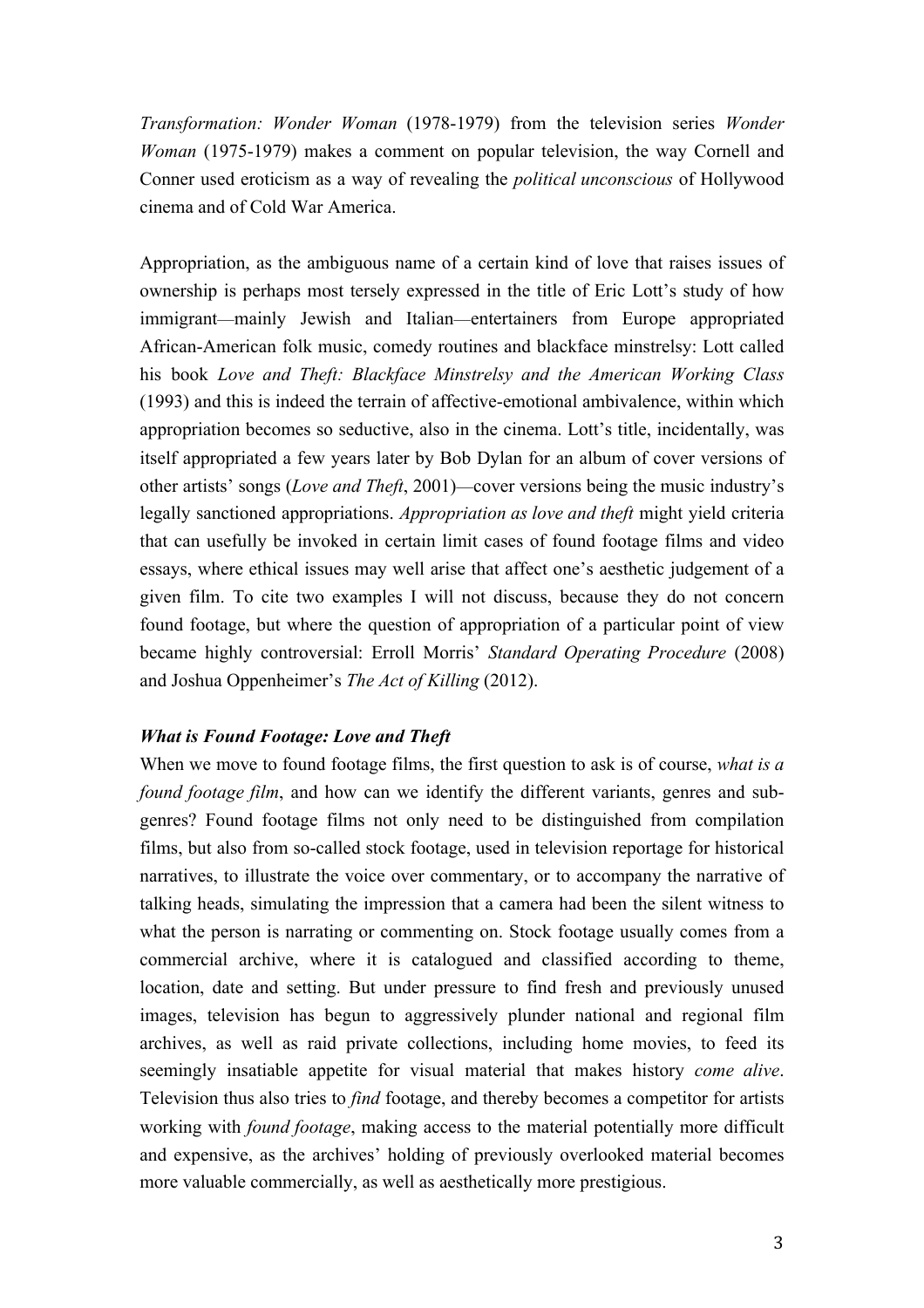As a result of these competing claims on archival film material, definitions of found footage films have become more narrow and precise. In contrast to the compilation film that strings together scenes from pre-existing material, in order to illustrate an argument, found footage films do not *combine* material but *compose* material into a new coherent totality or unity, and thus tends to create new contexts for the images, which in turn allows for new associations. To refer a well-known essay on found footage films by Catherine Russell (*Experimental Ethnography: The Work of Film in the Age of Video,* 1999), "we understand found footage as an open category of avantgarde or experimental cinema that presents film fragments either animated by nostalgia" [from Joseph Cornell's already mentioned 1936 *Rose Hobart*, to Peter Delpeut's *Lyrical Nitrate*, 1991] "or driven by apocalyptic themes" [from Bruce Conner's already mentioned 1958 *A MOVIE*, to Craig Baldwin's *Tribulations 99*, 1991, via the better known *The Atomic Cafe* from 1982 by Jayne Loader, Kevin and Pierce Rafferty]. "[Found footage films] resonate through their style, [which is] based on fragmentation, elliptic narration, temporal collisions and visual disorientation [and they usually] follow an aesthetic, formal, conceptual, critical or polemic purpose" (Russell, 239-40). This description emphasises an important aspect of found footage films, namely their critical stance vis-à-vis mass media and popular culture:

The found footage trend [first] blossomed in the late 1950s and 1960s, with the rise of television and the culture of mass consumption. It is not by chance that it is often televisual artifacts [ads, infomercials, talk shows, educational programs) that these filmmakers re-use and subvert. Found footage, in this respect, appears as a form of cultural recycling [that is] informed by a social critique, by discourses concerned with the end of history, and subverting [the material's original message of optimism and progress] through ironic and violent montage. (Habib, 2006, 127-28)

#### *The Female Face: Returning the Look*

Among the best-known and most successful filmmakers to revive old home movies and putting them into revealingly new contexts are Péter Forgács (*The Maelstrom - A Family Chronic, 1997; The Danube Exodus, 1998*), followed by Vincent Monnikendam (*Mother Dao, The Turtlelike, Moeder Dao, de schildpadgelijkende, 1995*) and Fiona Tan (*Facing Forward*, 1999). About her found footage videoinstallation, Tan has said:

The images in *Facing Forward* stem entirely from early silent archival film footage categorized as colonial documentary footage shot in foreign and exotic countries for a Western audience. I have selected one particular sort of scene from a myriad of films. I call these scenes photographic moments. Quite simply, they consist of the countless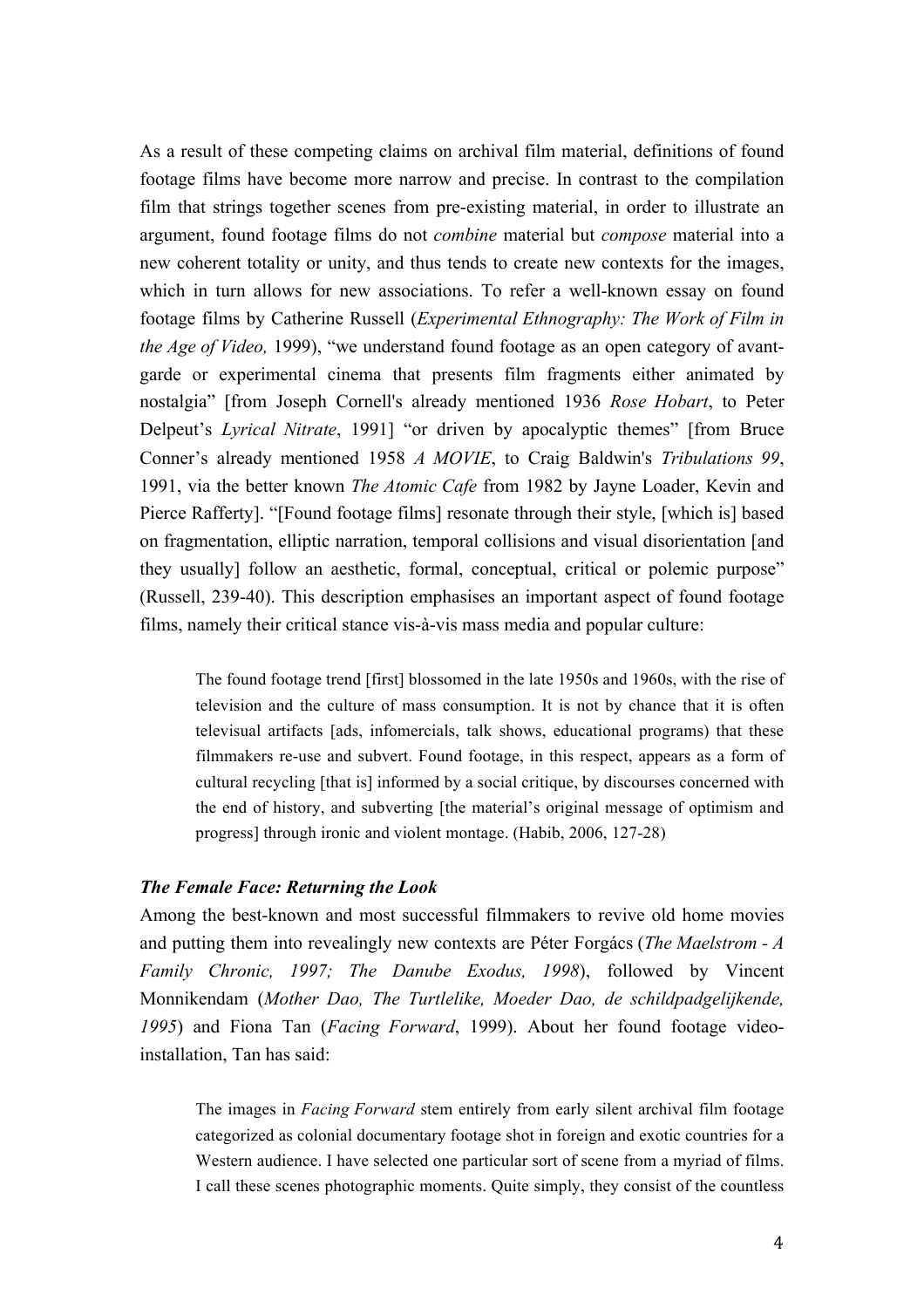times that—as if for a photograph—people pose in front of the film camera. I find these moments poignant and endearing: a filmed photograph stretches time and in those often uncomfortable moments a lot happens: The viewer can see the embarrassment, the bewilderment and anger, or the curiosity and shyness due to the confrontation with the camera. A viewer also has time to reflect upon all these anonymous people arranged before him. It also highlights the transition between two media: photography and film. They are particularly revealing moments. Moments of meeting, not just a meeting of individuals but of cultures, ideas and times. Moments, which I think are important to review now. (Tan, 2000)

Here, the ethnographic film is turned inside out, brushed against the grain where the objects of a particular gaze are allowed to look back and become subjects, not objects: making us the viewer into the problematic figure, thereby raising key ethical questions about ethnographical films as acts of appropriation. Tan's installation repeats a gesture that one also finds in Harun Farocki's film *Images of the World and Inscription of War* (*Bilder der Welt und Inschrift des Krieges*, 1989), where Farocki uses a series of photographs of Algerian women who were forced to unveil for the French colonial authorities, to problematize the look of these women and where the director's hand covers them again, as if to protect them from prying eyes. Even more notorious, from the same film, is the look of a woman into camera on her way to the gas chambers at the arrival ramp of Auschwitz, where Farocki ruminates on how to read such a shot, across the distance of time and proximity of the crime that the image documents, once more using his own hands to frame and reframe the look.

Found footage, both from known and unknown sources often finds itself combined in the so-called essay film, a genre where *Chris Marker* has been a towering figure, influencing many other essay films, among them not only those of Harun Farocki, but also Jean-Luc Godard's magnum opus *Histoire(s) du Cinéma* (1988-199), who edits across and between images, as well as over and within images. Marker's found footage/essay film masterpieces are *Grin Without A Cat* (*Le fond de l'air est rouge*, 1977) and *San Soleil* (1983). *Grin without a Cat* is 3 hours long and takes:

…the appropriation art form to the next level, culling countless hours of newsreel and documentary footage that he himself did not shoot, into a seamless, haunting global cross-section of war, social upheaval and political revolution. Yet, what's miraculous about Marker's work is that his cine-essays never fell victim to a dependency on the persuasive argument. (Carvajal, 2014).

In other words, Marker never appropriated other people's images to prop up his own *political* thesis, unlike traditional documentaries, which is why the label *essay film*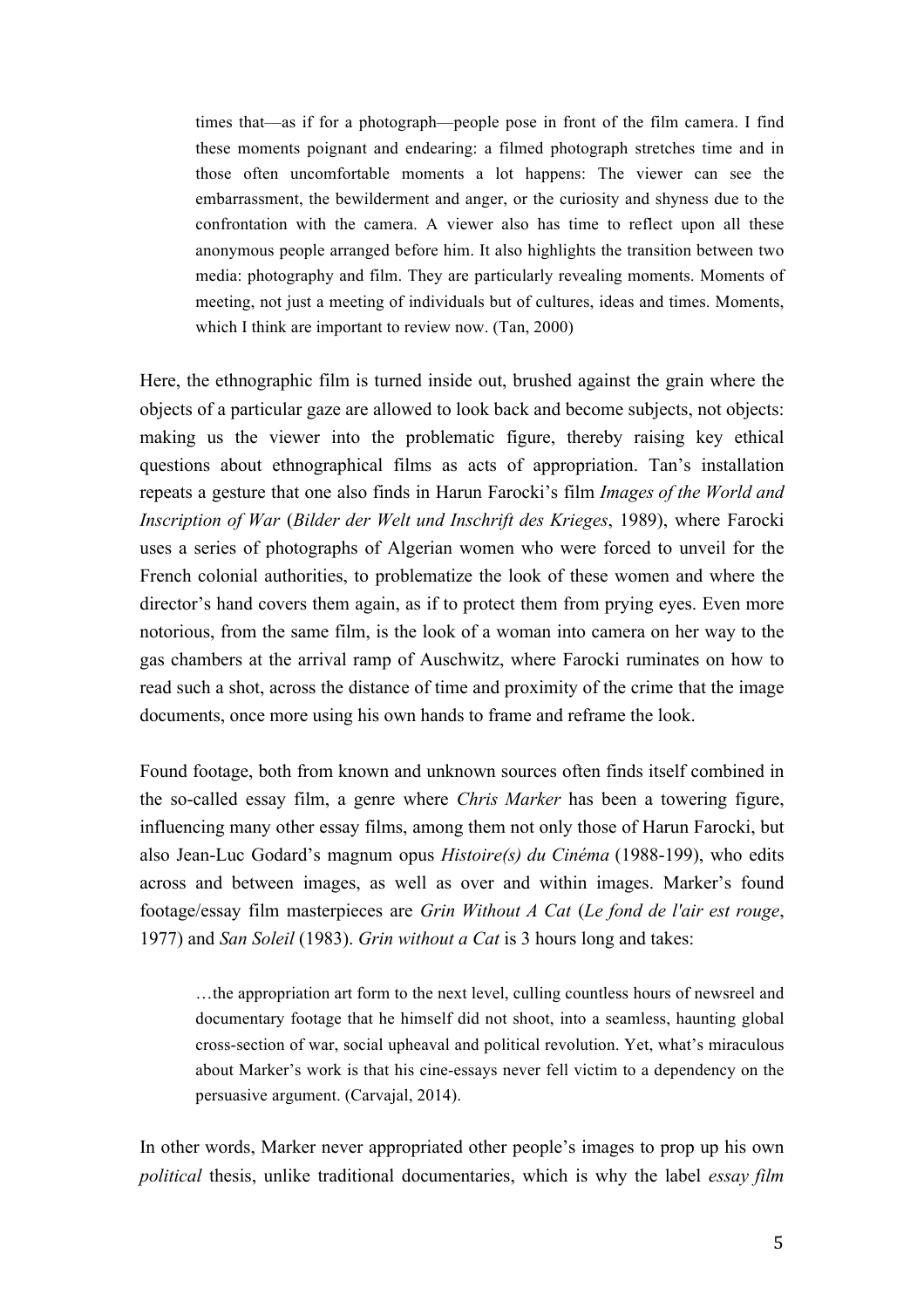almost had to be invented for his work, to give due credit to Marker's reflexive stance and his ability to let images comment on each other. He, too, featured in *Sans Soleil* a mini-essay on a woman in Guinea-Bissau *returning the look*, highlighting the complicity as well as the vulnerability of a female subject in front of the camera, and the special responsibility this entails for the filmmaker to show respect and reticence, instead of appropriating or claiming ownership. Marker was more interested in how the reflexive nature of the moving image implicated himself as man, author and director: At the start of Marker's *Sans Soleil* (1983), the female narrator says:

The first image he told me about was of three children on a road in Iceland, in 1965. He said that for him it was the image of happiness and also that he had tried several times to link it to other images, but it never worked. He wrote me: "one day I'll have to put it all alone at the beginning of a film with a long piece of black leader; if they don't see happiness in the picture, at least they'll see the black."

### *Historically Toxic Material*

"At least they'll see the black": if in the case of Chris Marker, it is *happiness* that is unrepresentable, often found footage poses the opposite challenge: how to account for the point of view of him or her who originally took those images? Filmmakers have been very aware of this pitfall, especially when dealing with what one might call historically toxic material, such as, for instance, found footage from the colonial archive; found footage about the Holocaust; and found footage that touches on personal trauma and the discovery of family secrets. One could cite several examples, each of which seems to fully face the risks, and at the same time, develop strategies that not only acknowledge the risks, but aggravate them, by implicating the filmmaker in a reflexive turn that rather than distancing the material and its problematic aspects of appropriation, puts the filmmaker personally on the line, as it were, either by trying to give a special voice to those, who in the original images never had a voice, and never had a chance to become who they were meant to be, or by daring to imagine through re-enactment bordering on the fake, to fill a traumatic loss with a different semblance of life.

I shall focus on one example, Harun Farocki's compilation film *Aufschub* (2007), utilizing film material shot at the Westerbork transit camp for Dutch and German Jews, destined to end up in Auschwitz. There, the filmmaker, out of respect for the unique circumstances to which we owe this material, resisted the temptation to either edit or editorialize the material, but found a way to show it more or less as it was shot, with a minimum of commentary, except for some intertitles.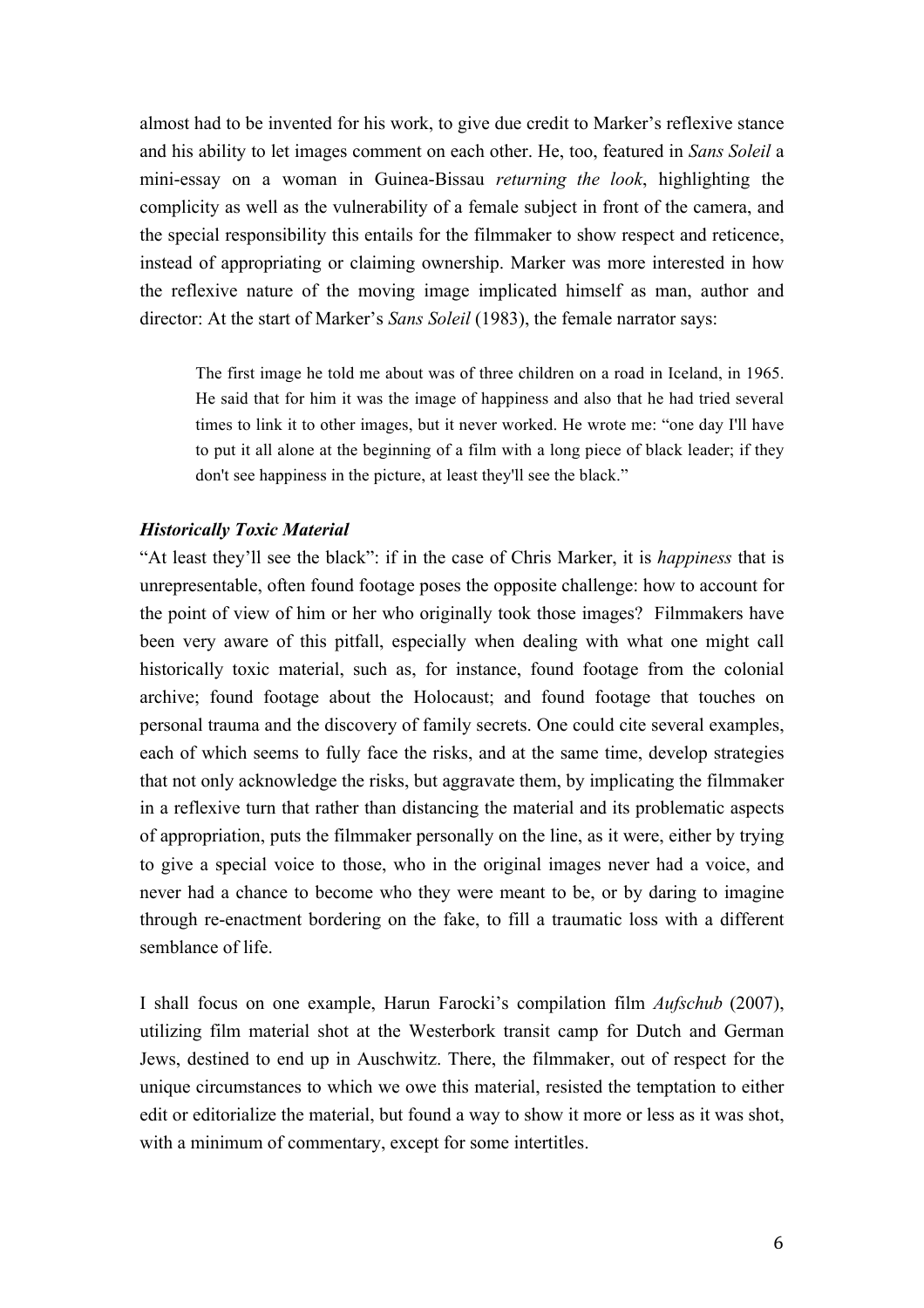Farocki is justly known for his pioneering use of found footage from often anonymous and usually very diverse sources. He had an uncanny and extraordinary gift for establishing links and for building connections that no one had thought of, or dared to draw before. By these criteria, the Westerbork footage is not *found footage* and its makers are not anonymous. Nor does Farocki claim this to be the case: a prefatory intertitle establishes the basic facts about the material's provenance and putative author(s). And yet: the issue of appropriation, of recycling and the migration of iconic images—together with the reasons for the increasing use of found footage by artists, its ethics and aesthetics—is raised in *Aufschub* in complex and perplexing ways.

First of all, Farocki was aware that part of the Westerbork film material had already been used in Alain Resnais' *Night and Fog* (*Nuit et brouillard,* 1955) and he knew that there had recently been much discussion over how Resnais had re-edited the footage, which further problematized a debate that Farocki was already familiar with from his own film *Images of the World and Inscription of War*: namely the ethics of using (often unattributed) visual material relating to the *Holocaust*, especially when these are film-sequences and photographs taken by the (German) occupiers and perpetrators or even when recorded by the (American, British or Russian) liberators of the camps. In *Bilder der Welt und Inschrift des Krieges* (*Images of the World and the Inscription of War*, 1988*)*, Farocki explicitly *thematizes* the dilemma of sharing an alien—and alienating—point of view: that of the aerial photographers of the US Army, on reconnaissance mission, contrasted with the look through the camera of an SS-guard, on his post at the Auschwitz-Birkenau ramp.

The second reason why appropriation is a sensitive issue in this case, are the diametrically opposed and yet paradoxically convergent motives of the man who ordered the footage to be shot (camp Commandant Konrad Alfred Gemmeker), and the man who shot the footage (the inmate Rudolf Breslauer): in the very uneven power-structure that bound these two men together—each trying to prove something, though not necessarily to each other—the loaded terms *collaboration*, *collusion* and *cooperation* take on the full tragic force which they acquired during World War II in ghettos or such transit camps, when Jews had to police and supervise their fellow-Jews. Through whose eyes are we seeing the film footage? The victim or the perpetrator, and can we even tell the difference, if each had a similar aim: namely to stay in the camp as long as possible? And to whom, therefore, do these images belong, who is their *author*: commandant, cameraman or the compiler of the foundfootage film?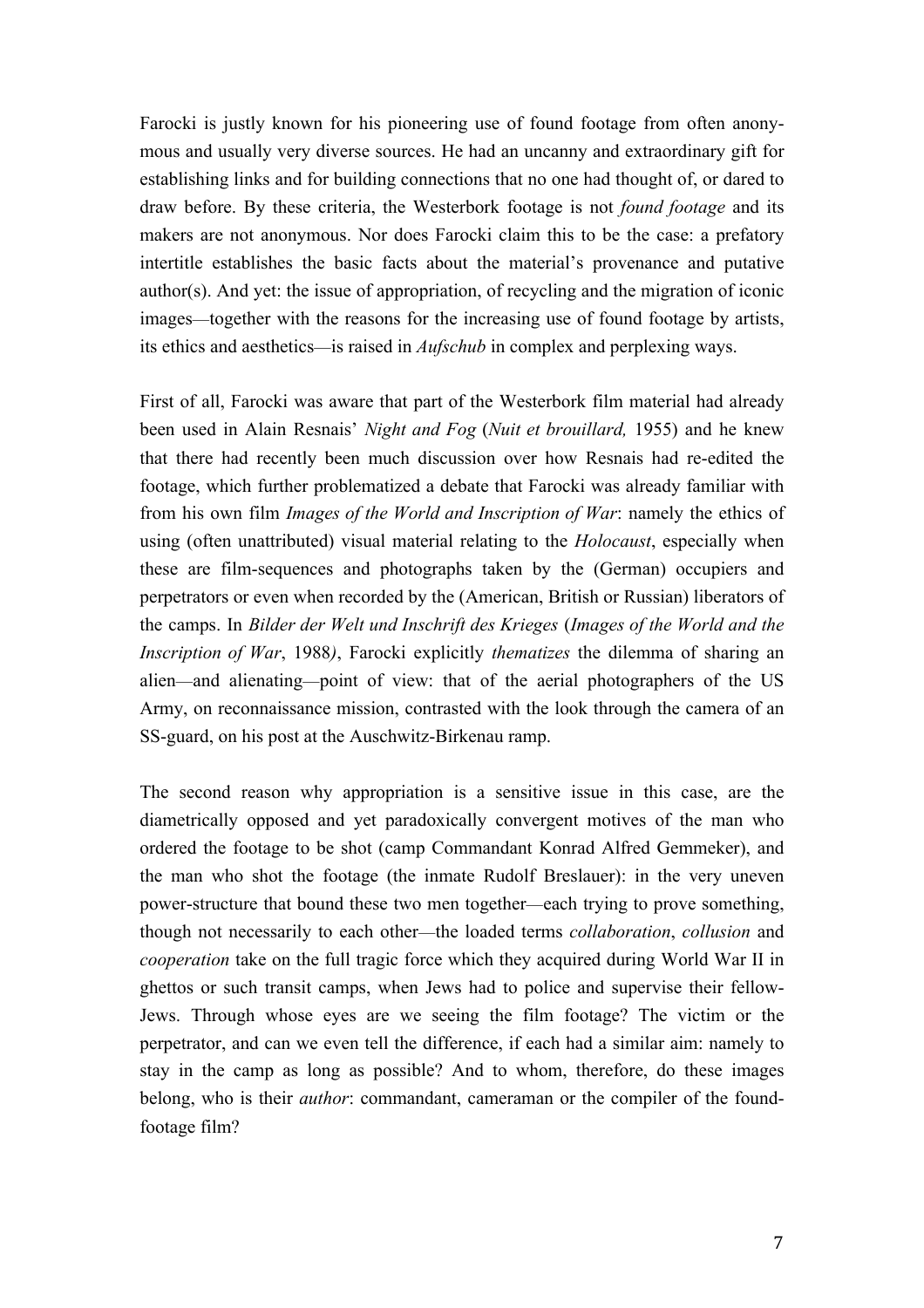The third reason to raise the issue of appropriation in the case of *Aufschub*, is that the two minute sequence which Resnais took from the nearly eighty minutes' worth of footage shot by Breslauer, has in turn been further decontextualized and rendered anonymous. One comes across the sequence of the deportation train almost daily, because it is routinely inserted in television docudramas or even news bulletins, every time a producer needs to evoke Auschwitz and the trains, and has only a few seconds to encapsulate them.

What Farocki was able to do was to give *appropriation* a new meaning: In *Aufschub*, appropriation—understood now as the transfer of knowledge, of cultural memory, of images or symbols from one generation to another, and thus a different way of making one's own what once belonged to another: in the form of *discipleship* rather than *ownership*—appropriation finds itself filtered through a process of reflexive identification and self-implication, where Farocki, both literally and metaphorically, stands behind Breslauer and his camera. Through the restrained editing and the underplayed commentary, he respects the very disorder of the material, and shows his solidarity with Breslauer as fellow-filmmaker and one of the many human beings who were *appropriated* by the Nazi.

#### *Found Footage between Obsolescence and Abundance*

But here is another paradox, with which I shall conclude: given the narratives of loss that I have been presenting around found footage and the ethics of appropriation, given the dialectics of material death and digital redemption, as well as the reversal of perspective and the return of the gaze whereby the filmmaker puts him or herself on the line, when re-working ethnographic films, or when curating rather than creating film material commissioned by a Nazi officer and shot by a man sent to Auschwitz in what possible relationship does all this stand to the *ubiquity, overabundance and easy availability* of so many films as DVDs, so much audio-visual material, old and new, both archival and from private collections, to be accessed on Internet sits such as YouTube, Vimeo, Mobi and many other sites, —accessed so easily that calling it *found footage* would be a misnomer? How to maintain these narratives of loss and trauma, in the face of so much superfluity and even narcissistic self-exposure?

I have no ready answer to this question, except to state the obvious, namely that the technical facility of non-linear editing, and the ready availability of the appropriate software has—depending on one's point of view—either democratized filmmaking tools and put post-production skills within reach of more people than ever before, or it leads to a massive de-professionalization of editing both sound and image, as well as of writing text and commentary in the field of the essay-film, as well as for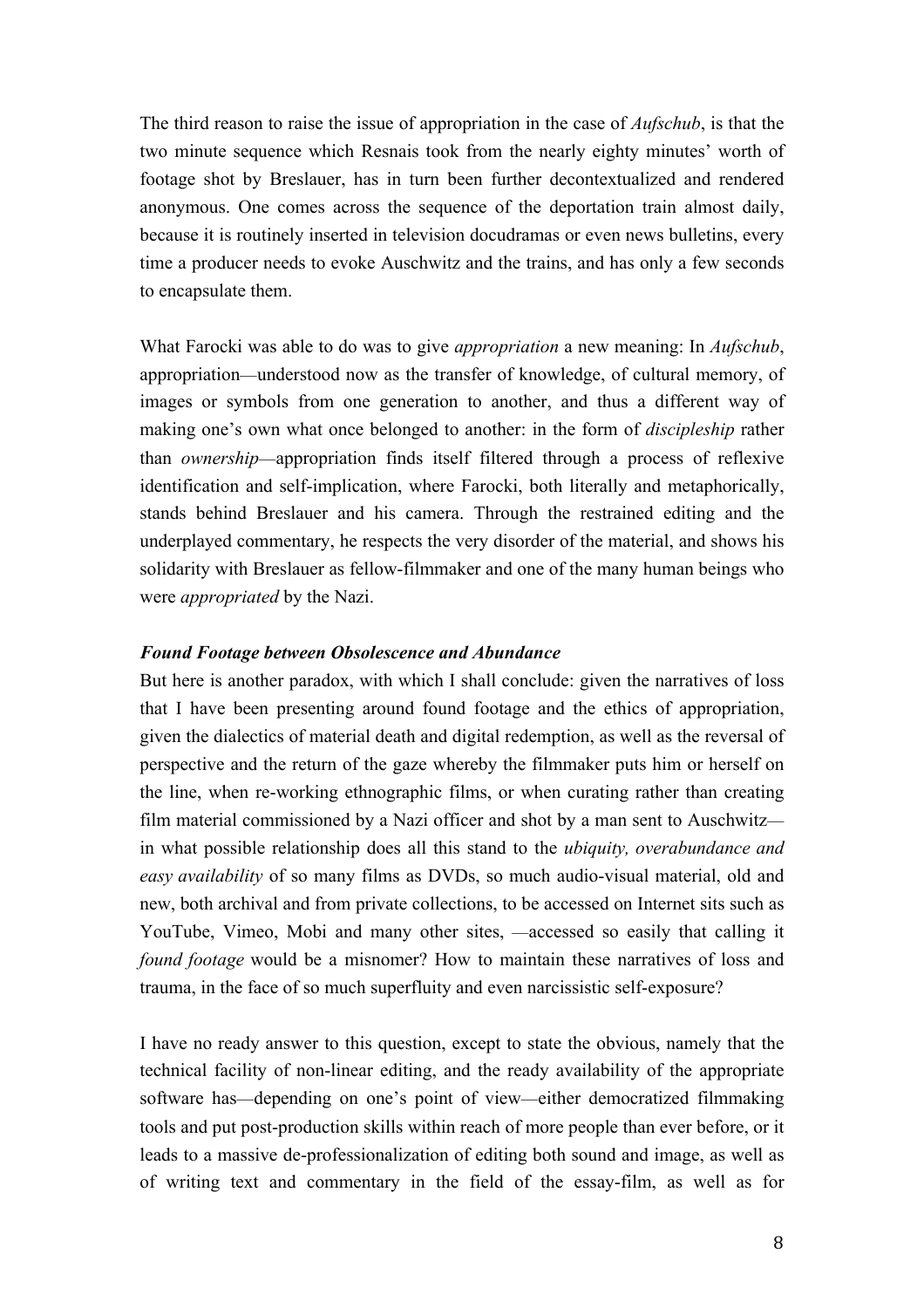compilation and found-footage films. Example of the latter can easily be found on the web, where found footage films, whether authentic or fake, especially in connection with horror-effects and shock-schlock film—have become [since the success of *The Blair Witch Project* (Daniel Myrick y Eduardo Sánchez, 1999) and *Paranormal* Activity (Oren Peli, 2007)] the new indie genre Hollywood is trying to appropriate. Not surprising, therefore, that avant-garde filmmakers and other trained artists have been cautious about using the Internet as their exhibition platform and distribution channel, preferring to align themselves with museums, galleries and art spaces in general, still considered to be the guardians and gate-keepers of recognized standards and secure artistic reputations. Christian Marclay's *The Clock* (2010) is perhaps the most illustrious example of an artist creatively using an art space for an exercise of compilation more commonly associated with the Internet, thereby pushing both the gallery and the mash-up to its limits.

With *The Clock* we encounter another paradox, namely that one of the last public spheres where a cinema of the avant-garde and of the authors can be discussed and debated, and can find a serious public, are the traditionally elite cultural sites of the art world (including) biennials and festivals, rather than the massive reaches of the digital public sphere of the internet and the dedicated sites just mentioned. In other words, narratives of loss are now mire likely to be about loss of prestige than about the lost reassures of the archive that have to be revived through found-footage. And it may indeed be the case, that the last golden age of found footage films—the 1990s—is indeed just that: a lost golden age, as all golden ages are.

### *Appropriation and the Video Essay*

Here the video-essay tries to break new ground, in order to resolve some of these paradoxes. A practice that has established itself in the refreshingly fluid zone between academic film studies, cinephile essay and fan-based appropriation, the video essay is very much an on-line phenomenon, even when it is picked up by film journals such as *Sight & Sound* or DVD companies, such as the Criterion collection, who think they need a strong on-line presence in order to survive. Taking advantage of precisely the ease of access to films of all genres and periods, and their abundance on-line, videoessay authors can work on the images and sounds themselves and they allow the film fragments not only to *speak for themselves* but to *think cinema* with their own sounds and images, often concentrating on the stylistic patterns and peculiarities of recognized auteurs, such Stanley Kubrick or Wes Anderson, Yasujiro Ozu or Brian de Palma, but also such popular directors as Steven Spielberg and Michael Bay. In a short space of time, a substantial body of work in this new genre has emerged, with its own rules, reflections and reigning champions.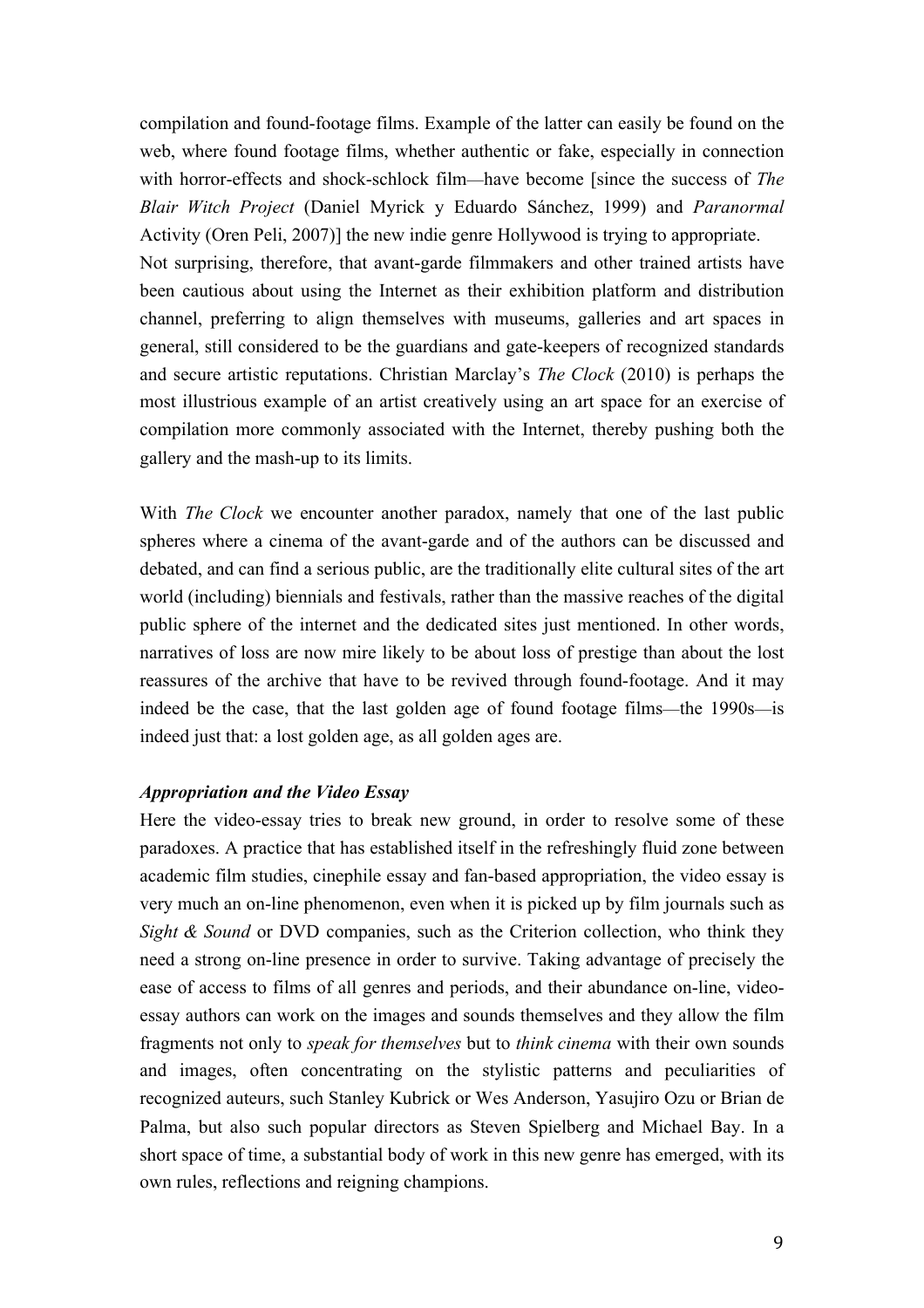Let me conclude by returning to what I said about the shift from production to postproduction, of which I think the issue of appropriation and its increasingly apparent paradoxes are both a symptom and a consequence. The change of emphasis from production to postproduction may seem inevitable if simply translated into the speed and convenience of digital (i.e., *nonlinear*) editing, which can now be done on a laptop thanks to some high-performance, off -the-shelf but nonetheless professionalstandard editing software. It may also be relatively harmless if we think of digital postproduction in terms mainly of the higher degree of plasticity and manipulability of the images: what director George Lucas once called the "sculpture" approach to the digital image. However, the more important point is that a film created around postproduction has a different relation to the pro-filmic. Whereas analog filmmaking, centered on production, and seeks to *capture* reality in order to *harness* it into a *representation*, digital filmmaking, conceived from postproduction, proceeds by way of *extracting* reality, in order to *harvest* it. Instead of disclosure and revelation (the ontology of film from Jean Epstein to André Bazin, from Siegfried Kracauer to Stanley Cavell), post-production treats the world as data to be processed or mined, as raw materials and resources to be exploited.

In other words: the move from production to postproduction as the center of gravity of filmmaking is not primarily defined by a different relation to index and trace, to materiality and indexicality (as claimed by those who miss the index in the digital image). Rather, a mode of image-making, for which postproduction becomes the default value, changes more than mere procedure: it changes the cinema's inner logic and ontology. Images and image making is no longer based on perception or a matter of representation: postproduction's visuality is of the order of the vegetal, that is, not only is it comparable to the growing, harvesting of crops, or the extraction of natural resources, but it lines up with the manipulation of genetic or molecular material, in the scientific and industrial processes of biogenetics or microengineering. If this is indeed the case, the ethics of appropriation will take on a whole other dimension.